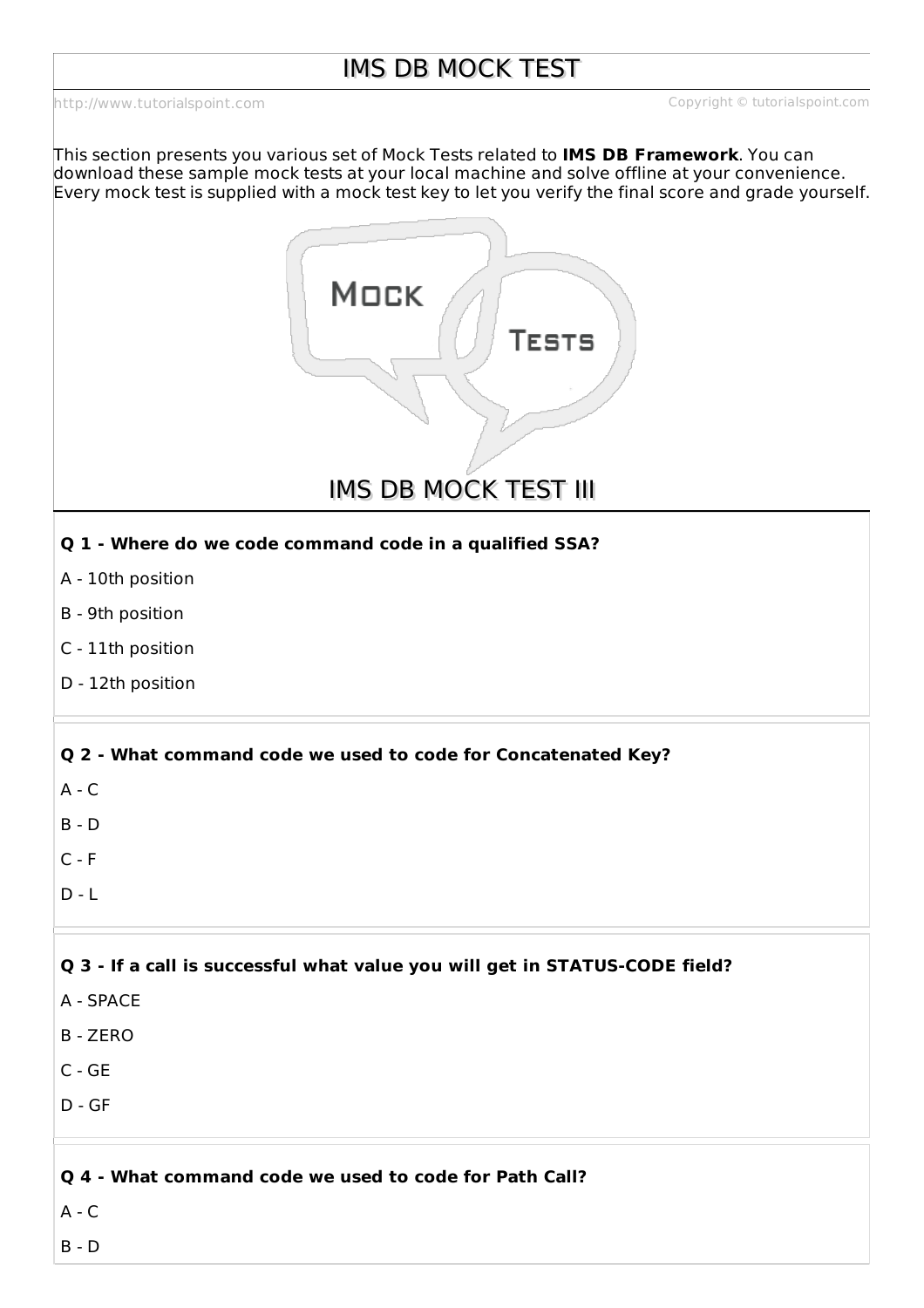# $C - F$

 $D - L$ 

Q 5 - What value you will get in GN call if end of database is reached and segment not **found?**

- A SPACE
- B ZERO
- C GE
- D GB

| Q 6 - What command code we used to code for First Occurrence? |  |
|---------------------------------------------------------------|--|
| $A - C$                                                       |  |
| $B - D$                                                       |  |
| $C - F$                                                       |  |
| $D - I$                                                       |  |

#### Q 7 - What error code you will get in GU call if DL/I could not find a segment that met **the criteria specified in the call?**

- A SPACE
- B ZERO
- C GE
- D GF

# **Q 8 - What command code we used to code for Last Occurrence?**  $A - C$ B - D  $C - F$  $D - L$

## **Q 9 - What does PCB stands for?**

- A Program Communication Block
- B Product Communication Block
- C Program Commutation Block
- D None of these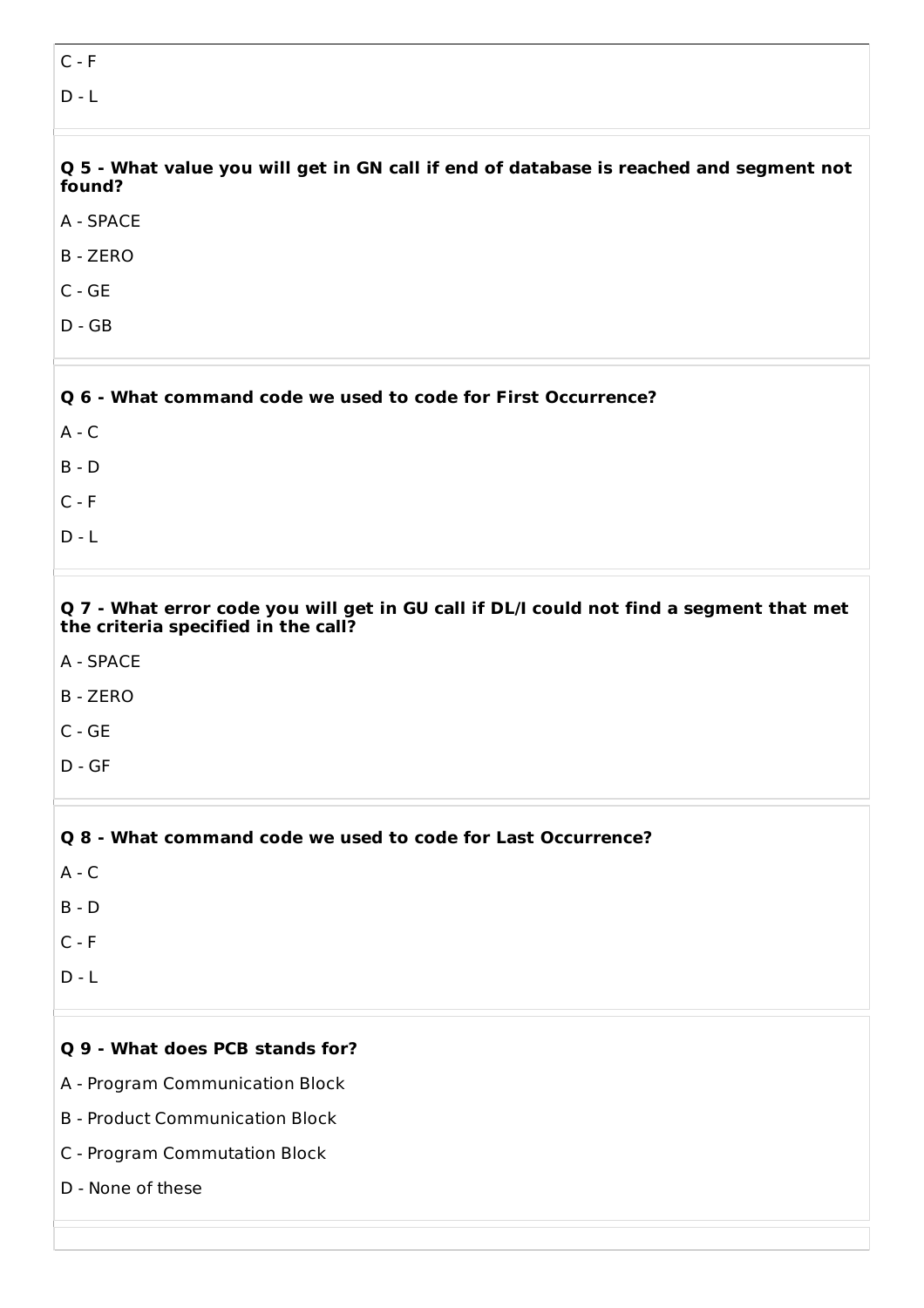| Q 10 - What command code we used to code for Path Call Ignore? |
|----------------------------------------------------------------|
| $A - N$                                                        |
| $B - P$                                                        |
| $C - Q$                                                        |
| $D - U$                                                        |
| Q 11 - What are the parameters that are used in CBLTDLI call?  |
| A - Function code and PCB mask                                 |
| B - Segment I/O Area                                           |
| C - SSAs                                                       |
| D - All of these                                               |
| Q 12 - What command code we used to code for Set Parentage?    |
| $A - N$                                                        |
| $B - P$                                                        |
| $C - Q$                                                        |
| $D - U$                                                        |
| Q 13 - Which of them is a control block in IMS DB?             |
| A - DBD                                                        |
| B - PSB                                                        |
| C - ACB                                                        |
| D - All of these                                               |
| Q 14 - What command code we used to code for Enqueue Segment?  |
| $A - N$                                                        |
| $B - P$                                                        |
| $C - Q$                                                        |
| $D - U$                                                        |
| Q 15 - What is the retrieval sequence in IMS DB?               |
| A - Top to bottom                                              |

- B Front to back
- C Left to right
- D All of these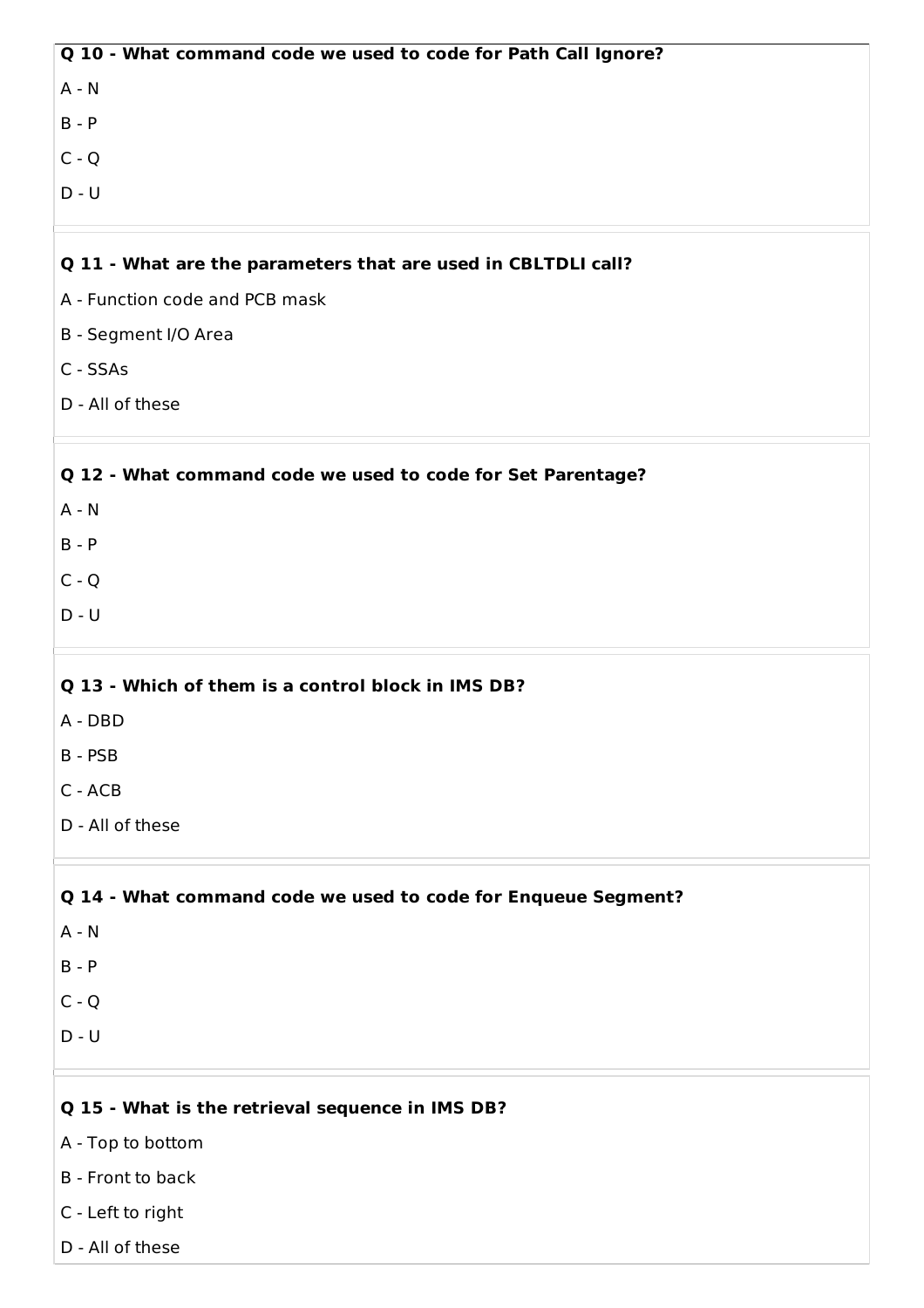#### **Q 16 - What are the maximum number of fields in a database?**

A - 1000

B - 555

C - 755

D - 899

#### **Q 17 - What is the maximum number of PCBs allowed in a PSB?**

A - No Limit

B - 1

C - 100

D - 255

#### **Q 18 - How many key fields are allowed in segment?**

 $A - 1$ 

B - 100

C - No Limit

D - 255

## **Q 19 - How many search fields are allowed in segment?**

A - 1

B - 100

C - No Limit

D - 255

#### **Q 20 - The function of transaction manager is to provide a communication platform between the database and the application programs. IMS acts as a transaction manager. State whether true or false?**

A - False

B - True

#### **Q 21 - Within the IMS Database, there is only one occurrence of each segment type, but there can be an unlimited number of occurrences of each segment type. State whether true or false?**

A - False

B - True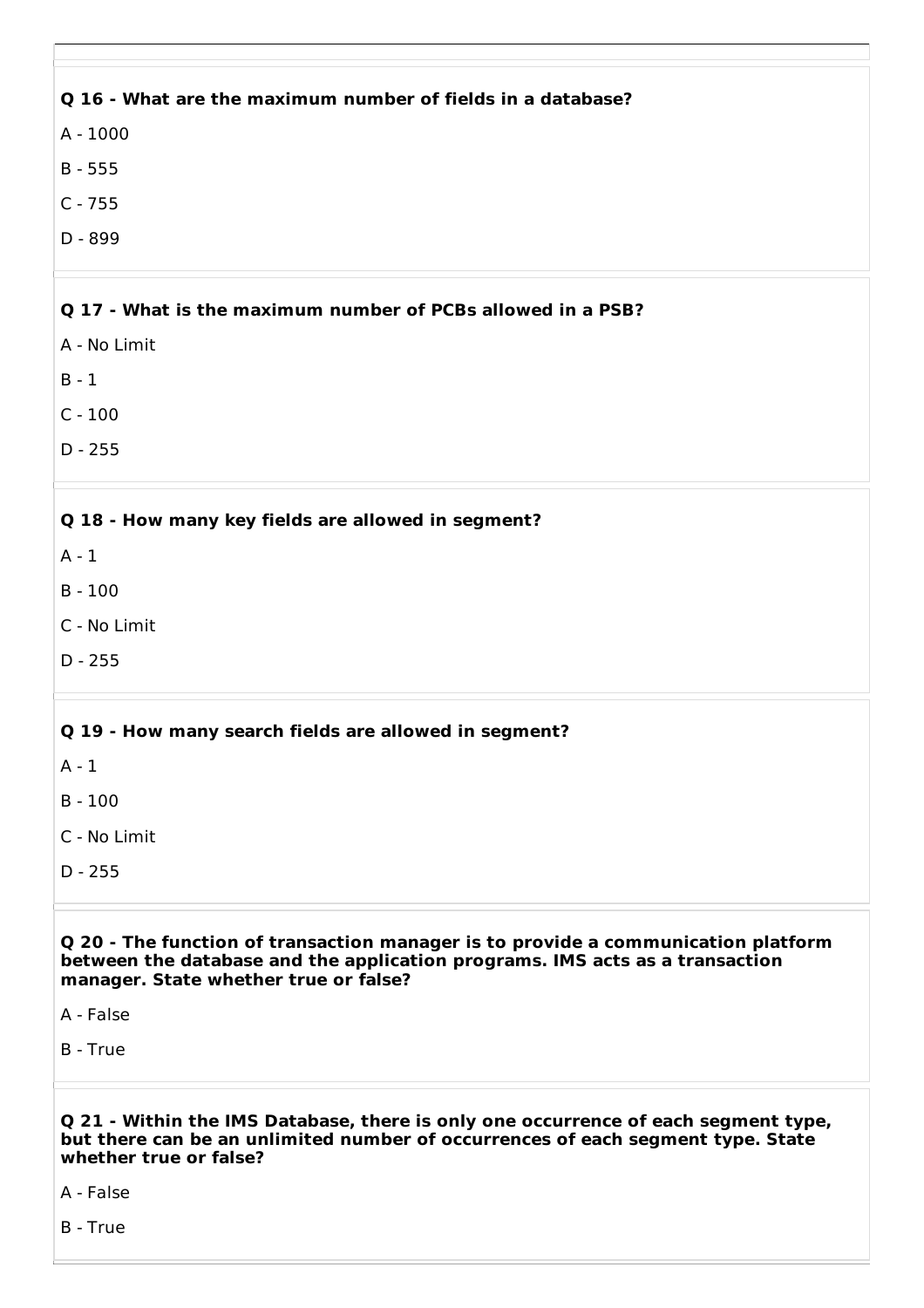**Q 22 - All segments are known as dependent segments. State whether true or false?**

A - False

B - True

#### **Q 23 - Each occurrence of the root segment, plus all the subordinate segment occurrences make one database record. State whether true or false?**

A - False

B - True

**Q 24 - Application programs have their own PSB and it is common for application programs that have similar database processing requirements to share a PSB. State whether true or false?**

A - False

B - True

**Q 25 - Command codes are used to enhance the functionality of DL/I calls. Command codes reduce the number of DL/I calls, making the programs simple. State whether true or false?**

A - False

B - True

# ANSWER SHEET

| <b>Question Number Answer Key</b> |                           |
|-----------------------------------|---------------------------|
| $\mathbf 1$                       | $\boldsymbol{\mathsf{A}}$ |
| $\overline{2}$                    | $\boldsymbol{\mathsf{A}}$ |
| $\mathsf 3$                       | A                         |
| $\overline{4}$                    | $\sf B$                   |
| 5                                 | D                         |
| $6\phantom{1}6$                   | $\mathsf C$               |
| $\overline{7}$                    | $\mathsf C$               |
| 8                                 | D                         |
| $\boldsymbol{9}$                  | $\boldsymbol{\mathsf{A}}$ |
| $10\,$                            | $\boldsymbol{\mathsf{A}}$ |
| $11\,$                            | D                         |
| 12                                | $\sf B$                   |
| 13                                | $\mathsf D$               |